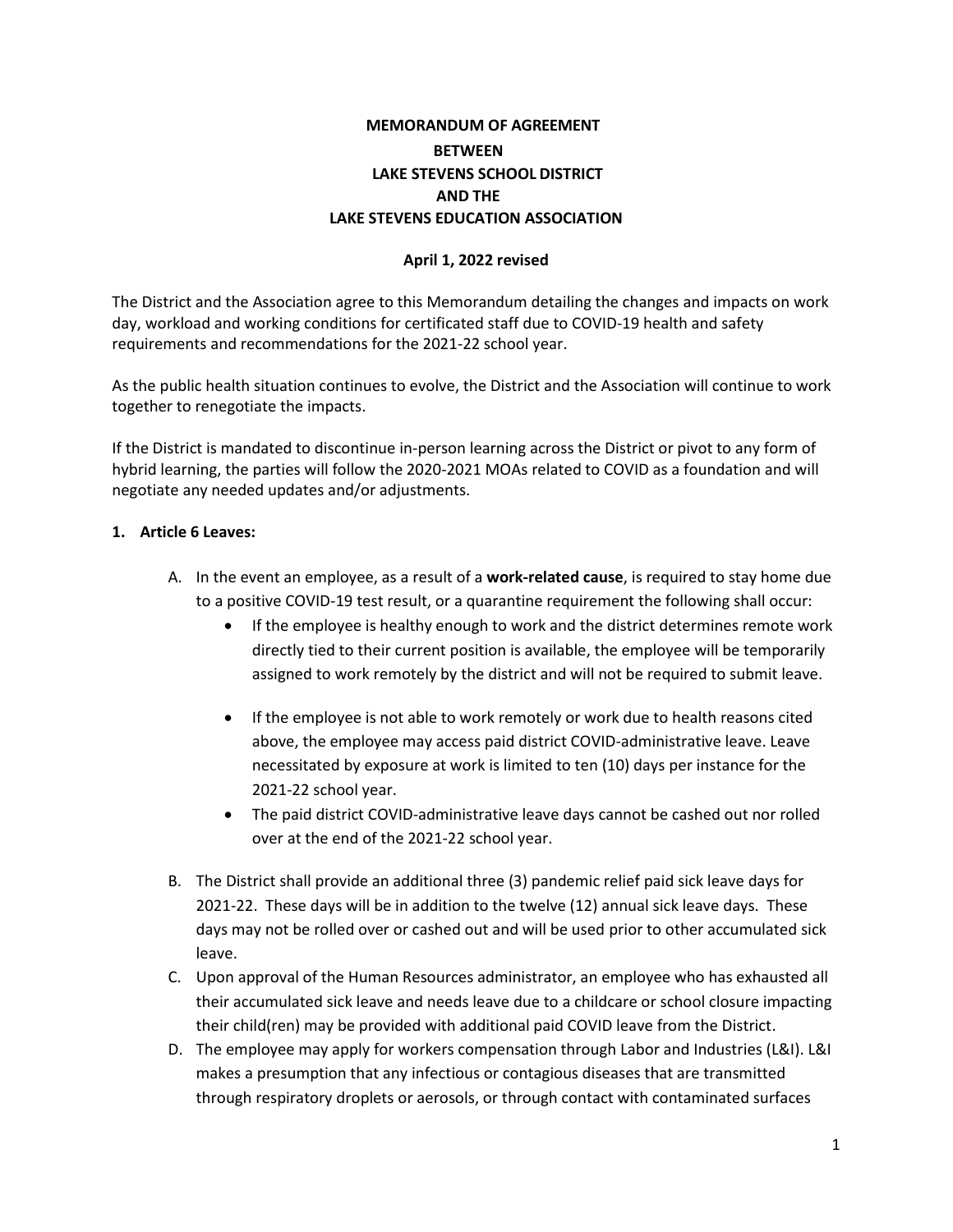was contracted at work unless there is a preponderance of evidence that it was not possible (the individual was on vacation or working remotely).

- E. Any employee who is deemed at "high risk" for COVID-19 will have access to all available leave. At-risk= An employee who is at an age or has an underlying health condition that puts them at high risk of contracting a severe illness (as defined by Centers for Disease Control) from an infectious or contagious disease that is the subject of the public health emergency; AND has obtained a recommendation from a medical provider for removal from the workforce due to their high risk of contracting a severe illness.
- F. In addition, the District will not dispute that any verified case of COVID-19 is "extraordinary or severe" for purposes of employees accessing shared leave.

## **2.** *Section 8.07 Workload*

Student learning during required quarantine:

- In instances where some students in a teacher's class are absent for a COVID related reason (illness or quarantine) the teacher will provide assignments just as they would pre-COVID. A teacher may elect to include a student(s) in their class through livestreaming at their sole discretion.
- In instances where an entire class is absent for a COVID related reason (illness or quarantine) the teacher will provide instruction virtually. All students have access to a Chromebook, and teachers will use existing Learning Management Systems. When an entire class or school is required to switch to virtual learning, the first day will be an asynchronous day to allow time to prepare for this change of instruction.

## **3. Section 8.05 Safe Working Conditions**

A. District wide health and safety protocols have been designed to comply with guidance of all applicable public health agencies. *Appendix A: Health and Safety Protocols for Use for In-Person Instruction* and the **District COVID-19 Safety Plan** provide the guidance and requirements for staff when working on-site within the District. Strict compliance with all relevant District safety and health rules will be an essentialfunction of each employee's job.

## B. Vaccination

The district is required to verify the vaccination status of staff as required by DOH and L&I. The District will not retain copies of actual employee vaccination records (unless specifically requested by the employee) and will not release any personally identifiable vaccination record, unless required by law.

Employees seeking a medical or religious exemption to the Governor's vaccine mandate for school employees may submit appropriate accommodation forms to the Human Resources administrator and engage in an interactive process to determine reasonable accommodations.

C. In order to minimize the potential for virus spread/transmission, student congregation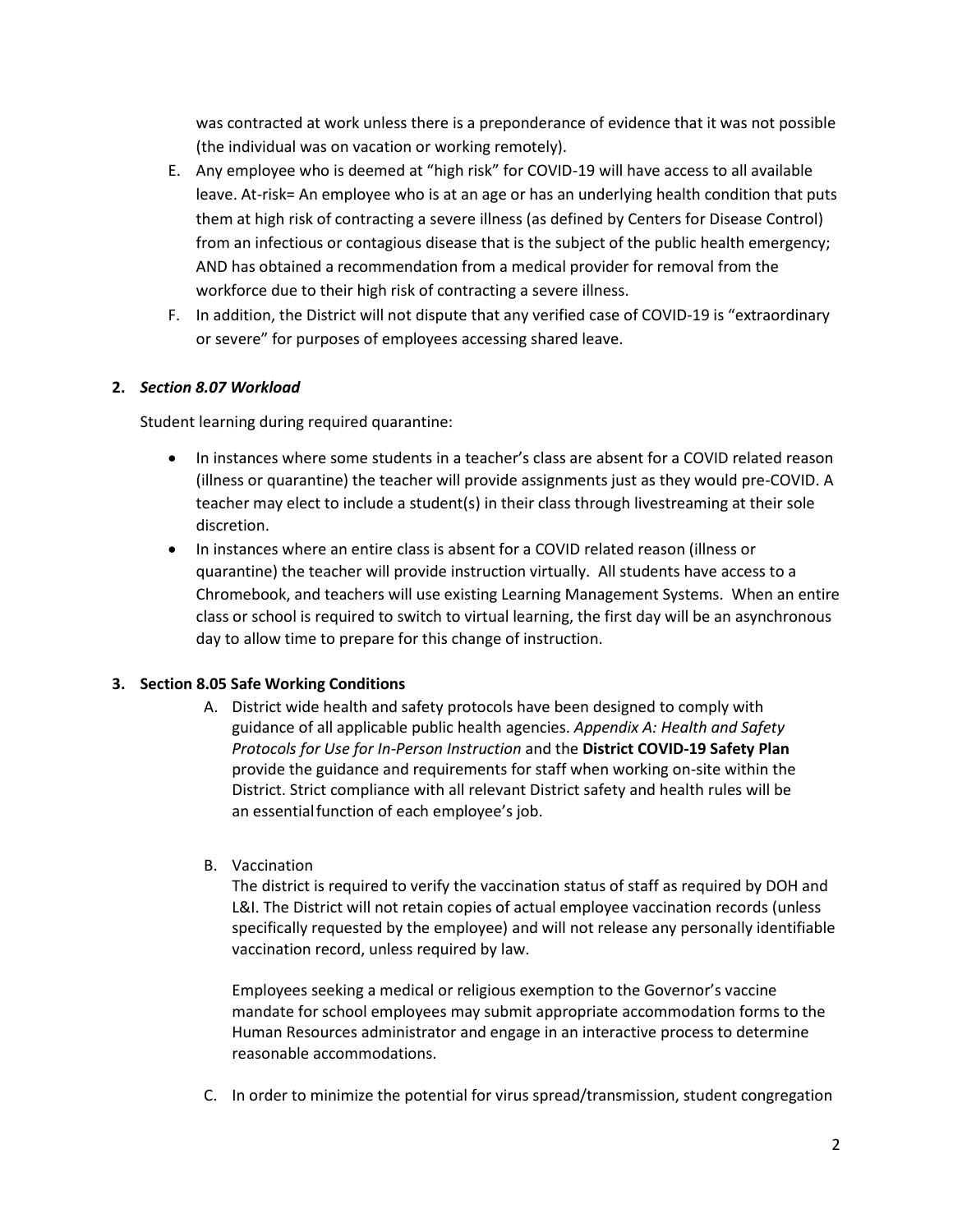in common areas before school will be limited. Secondary teachers will be available to begin receiving students in their classrooms 15 minutes before the start of the student day. Elementary schools will have clearly marked areas for students to stay distanced and line up. However, if necessary elementary teachers will be available to begin receiving students in their classrooms ten minutes prior to the start of the student day.

The District and Association will meet on April 18 to review current COVID-19 data and discuss the steps necessary to revert on Monday, April 25 to our past practice of having students enter classrooms at the regular start of the student day (CAV 8:00; LSHS 8:05; NLMS 8:10; LSMS 8:30; HL, STC 9:15; ELC 9:30, GW, HC, MP, SKY, SC; 9:35). Breakfast will be eaten in the cafeteria.

#### **4. Elementary Distance Learning Academy (DLA)**

#### **A. Section 5.11 Assignment, Vacancy and Transfer:**

The District shall fill remote/ distance learning positions by considering certification and in the following priority order:

- 1. Employees at high medical risk or currently on leave due to COVID-19
- 2. Employees with immediate family members that are high risk
- 3. Employees that request the position for any other reason

If two or more employees have equal priority under the conditions above, the District will use District seniority to make the assignment. Once an employee is assigned to a position they will continue in that assignment for the entire year.

Any employee who volunteers to fill one of these virtual assignments shall be considered on leave from their original assignment and shall have the right to return to their original position and/or worksite for 2022-23.

No current employee will be involuntarily transferred to a distance learning position.

#### **B. Working conditions**

- a. Employees assigned to the Distance Learning Academy (DLA) may work remotely from home. However, any employee who wishes to work from a district location may request such a work space from their principal.
- b. Schedule: See Appendix B for student facing and teacher facing schedules and details.
- c. The parties will continue to discuss ensuring access to curriculum materials and student manipulatives, materials distribution to students, determining essential standards given potentially reduced instructional time and the impact on report cards, and SBA rules and implementation.
- d. OSPI requires that online learning models offer 70% synchronous time and 30% asynchronous time. Teachers will collaborate with DLA administrator to schedule synchronous time and determine what activities, assignments or projects to assign during asynchronous time.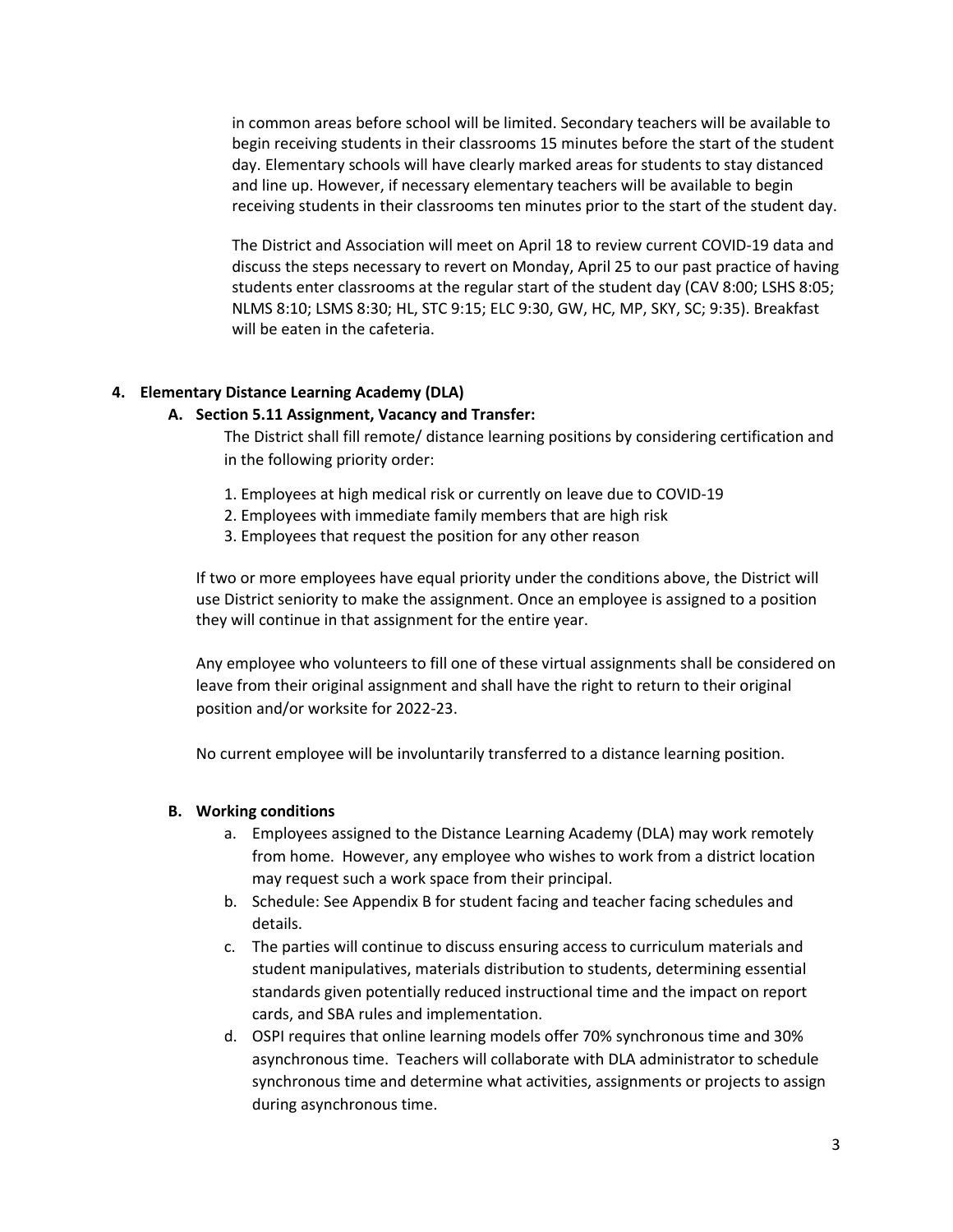- e. Evaluation:
	- Any teacher not required to be on a Comprehensive evaluation, will be placed on Focused. Teacher may be moved from Focused to Comprehensive evaluation per process outlined in CBA.
	- The Danielson evaluation model was not designed for distance learning/teaching. Evaluators will observe and gather evidence/artifacts for criteria that align with distance learning. All other criteria that do not align with distance learning will be considered proficient.
	- This same process will be applied to ESA evaluations, if necessary.
- f. Administrative support: The DLA has been assigned a .5 FTE principal. At such times as the principal is not working on any given day or portion of a day, DLA staff may contact Steve Burleigh as the administrative designee if necessary.
- g. DLA staff may make photocopies at a district site(s).
- h. Library access: Elementary DLA students will have access to the MTP Library for book checkout. Students also have access to the district's SORA app which allows access to the Sno-Isle Library e-book collections. Elementary librarians will be sharing their collection of asynchronous library lessons in a shared folder that DLA teachers will have access to for sharing with their classes.
- i. Substitutes: Any substitute who accepts a DLA assignment will be provided with the necessary technology access and a work station at a district site.

#### **C. Student Discipline**

Student behavior expectations and PBIS are very similar to a traditional classroom setting, however, student behavior interventions may look very different in a remote learning model. The district shall, on or before September 24th, require that the DLA building principal and the certificated staff meet to collaboratively review, revise, and/or develop a draft of building remote/hybrid learning positive behavior expectations and enforcement of those expectations, including application to special education students. Building-wide positive behavior expectations must include recommended appropriate interventions for students who do not comply with the expectations.

#### **5. Continued Joint Decision-Making:**

The District and the Association will continue to meet regularly to review the current health and safety requirements and the instructional model and adjust, as necessary. The District will reexamine the instructional model using Snohomish County Health Department, Washington State Health Department and other relevant state and federal guidelines to inform their decisions. All decisions shall be shared with the Lake Stevens Education Association prior to any public announcement, and time provided to bargain any impacts.

## **Appendix A: Health and Safety Protocols for Use in for In-Person Instruction**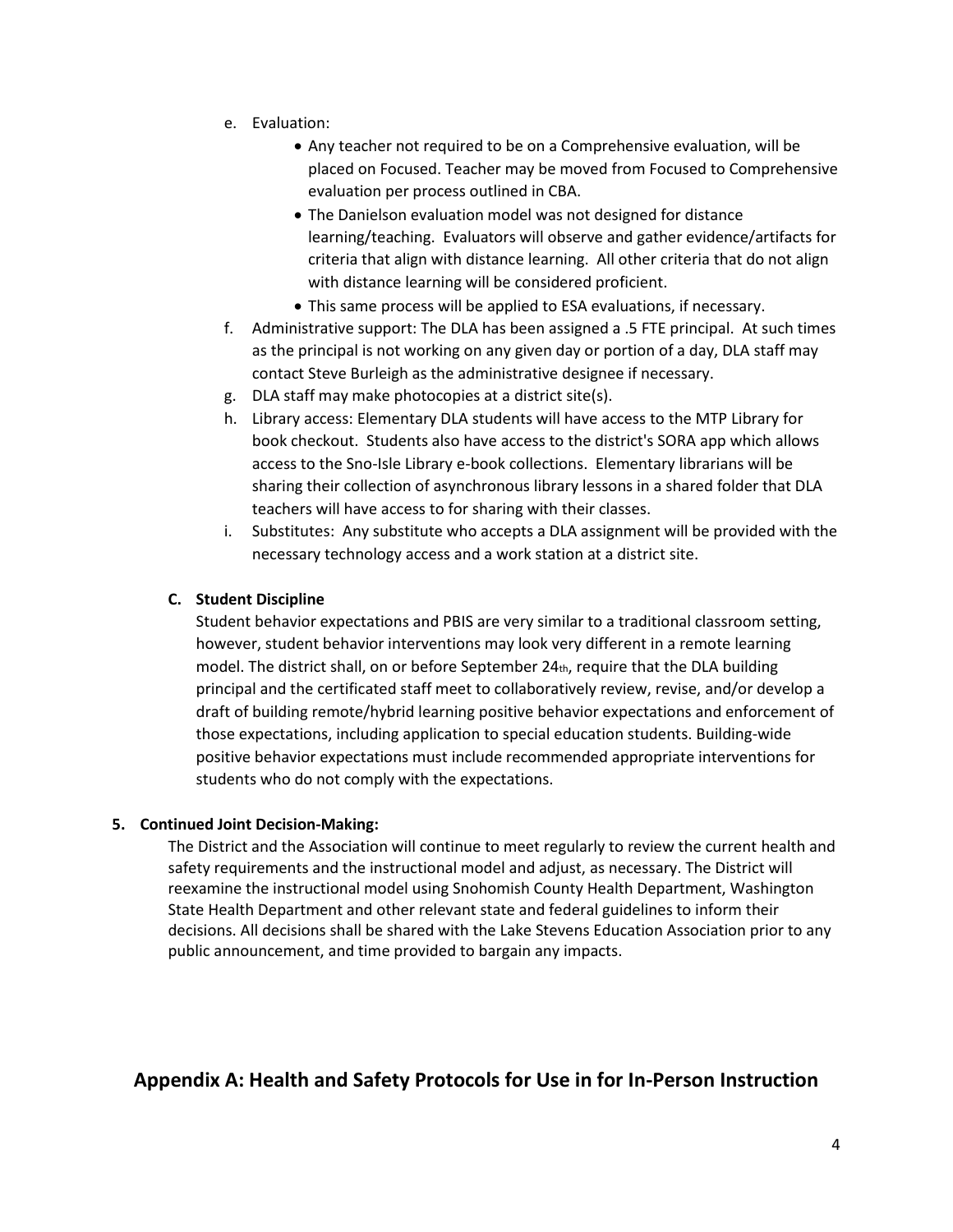#### *Health and Safety training*

- District wide health and safety protocols will be designed to comply with guidance of all applicable public health agencies. Strict compliance with all relevant District safety and health rules will be an essential function of each employee's job.
- Prior to any students being served on-site, all employees will be provided with training regarding the updated District and school safety protocols and procedures.

#### *Face coverings and PPE*

- Face coverings (3-ply or surgical or KN95 or 2 layer cloth) are optional in all district facilities in accordance with governmental and health agency guidelines, with the exception of health rooms and isolation rooms. Individuals who choose to continue to use preventative measures to protect themselves will be supported, and harassment or bullying of any kind will not be tolerated.
- The District will provide adequate face coverings to all staff. Staff may choose to provide their own similar quality face covering. Students will provide their own mask. Additional student masks will be available at the office, health room, and classroom should students need them (i.e.: their own mask breaks, they begin exhibiting COVID symptoms at school, post-COVID return to school – days 6-10, etc.).
- Additional PPE will be provided for those in High-Risk environments, upon request (see District Safety COVID plan for Students and Staff).
- All employees, students, and building visitors, who are require to wear a mask, shall properly wear a mask that covers the chin, mouth, and nose, while at any district facility or in any district vehicles or attending any district event. The only exceptions are for those who can document in writing any of the conditions below:
	- those with a disability that would prevent them from wearing or removing a mask
	- those with diagnosed respiratory conditions that would prevent wearing mask, or trouble breathing
	- those who are deaf or hard of hearing and use facial and mouth movements as part of communication
	- those advised by a medical, legal, or behavioral health professional that wearing a mask would pose a risk to that person
- Employees working with medically fragile students who cannot wear a mask for the reasons described above shall be provided all appropriate personal protective equipment (PPE) upon request. If the employee feels they are not being provided adequate PPE they will appeal first to their building COVID coordinator. Appeals will proceed to the Superintendent or their designee.

#### *When experiencing COVID-19 symptoms or tests positive*

- Employees experiencing one or more COVID-19 symptoms should not report to work, unless they have a negative COVID test or the symptoms are attributed to another underlying health condition. Employees may choose to request a COVID-19 test from their worksite to confirm they are COVID negative and safe to come to work.
- Any staff or student who reports or exhibits COVID-19-like symptoms while at school is required to immediately isolate from others, wear a well-fitted mask, be sent home, and access diagnostic testing as soon as feasible, regardless of vaccination status.
- A student or staff member who tests positive for COVID-19 is required to isolate, regardless of vaccination status.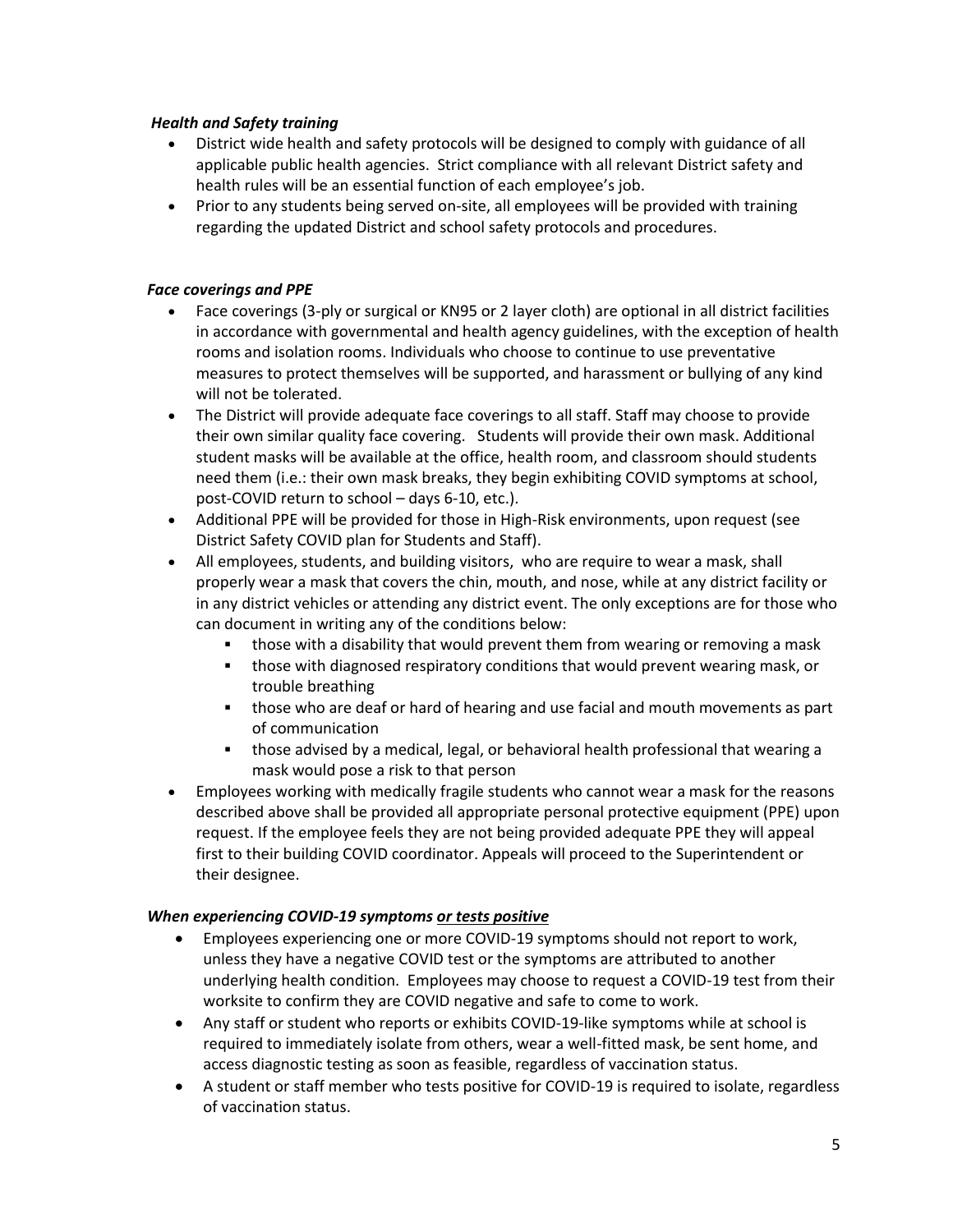- Return to school:
	- $\circ$  The individual may return to school after 5 full days of isolation if their symptoms have improved or they are asymptomatic, AND no fever for past 24 hours without use of fever-reducing medications.
	- $\circ$  When returning after day 5, the individual must wear a well-fitted face covering for days 6-10 of the isolation period, OR test negative after day 5.
	- $\circ$  If the individual is not able to wear a well-fitted face covering and does not test negative, they should continue to isolate through day 10.

## *COVID-19 testing*

- The District will ensure access to timely diagnostic testing for staff and students with symptoms or who were potentially exposed and want to test. This can be done at each school site, at a centralized district site, and/or in partnership with a trusted and accessible community-based testing provider and local public health.
- Tests: Molecular (PCR/NAAT), point of care (POC) antigen, and at-home tests are acceptable.
- The District is responsible for all costs related to testing and shall be provided free to students and staff. In some cases, the district may ask employees to seek reimbursement from their individual insurance provider, provided there is not any out-of-pocket cost to the employee.

#### *Close contact*

- Generally, a close contact is someone who was within six feet of a person with COVID-19 for at least 15 cumulative minutes over a 24-hour period during the period of time when the person with COVID-19 was infectious.
- In a PreK-12 indoor classroom, the close contact definition excludes students who were at least three feet away from an infected student when (a) both students were wearing face coverings/masks and (b) other prevention strategies were in place. This exception does not apply to teachers, staff, or other adults in the indoor classroom setting.

#### *District Response Plan-COVID-19 symptoms or exposure*

- Staff are required to be notified of exposure following the requirements in [WAC 296-62-600](https://www.lni.wa.gov/safety-health/safety-rules/chapter-pdfs/WAC296-62.pdf) and in L&I guidance [\(Reporting and Notification Requirements of HELSA and PPE Usage\)](https://lni.wa.gov/forms-publications/F417-295-000.pdf)
- The District shall have a process in place to inform students and families, as well as staff when there are cases or outbreaks in a school.

## *Physical distancing*

- The District will implement and monitor physical distancing requirements as issued by governmental or health agencies.
- Classrooms will be set up with as much physical distancing between students, as possible. It is essential schools layer additional prevention strategies to reduce the risk of disease transmission. This could include requiring further improved ventilation, conducting screening testing of students and staff, etc.
- Maximize distance between students to the degree possible for the following circumstances:
	- **■** When in the cafeteria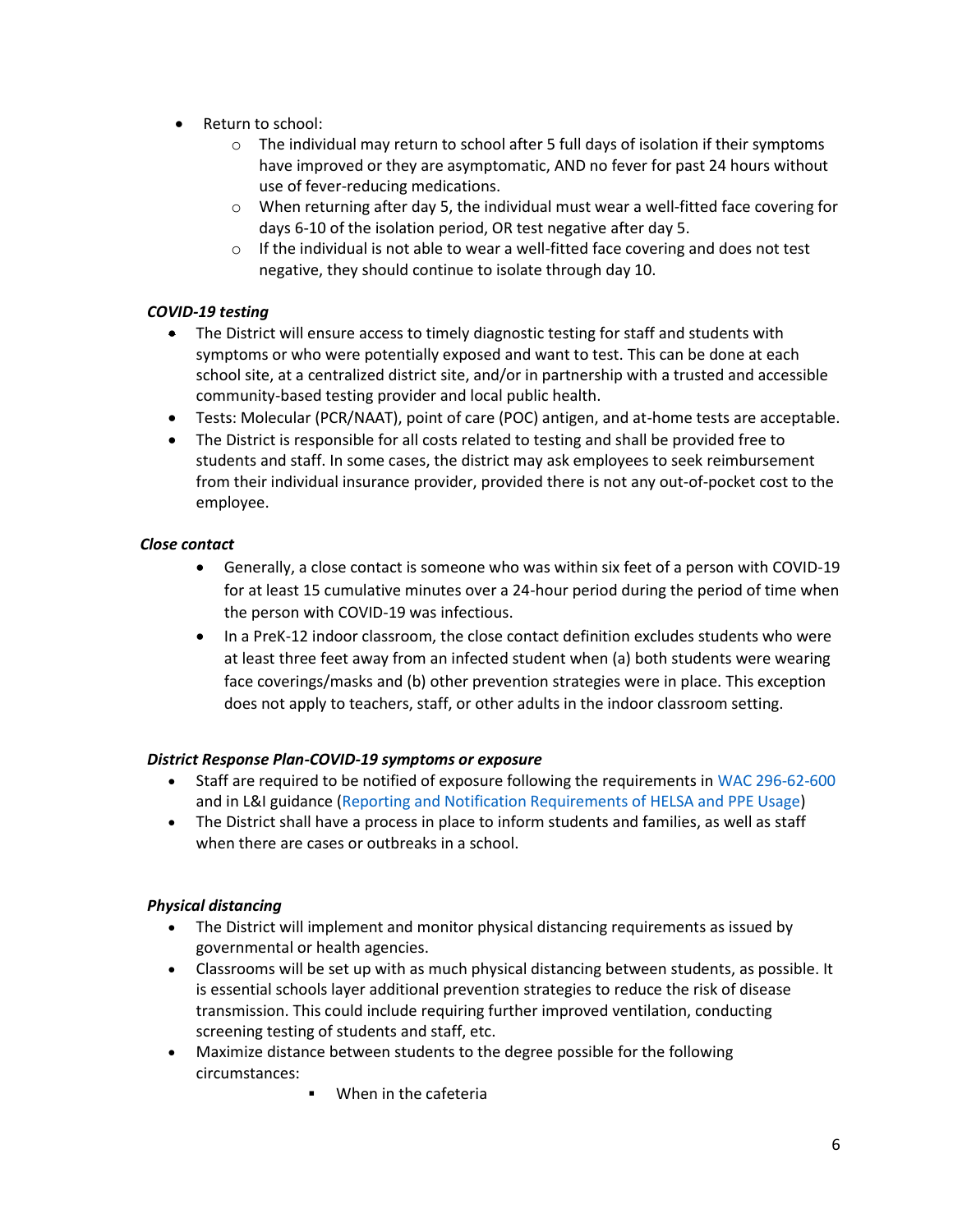- In common areas outside of the classroom
- During high-risk activities when increased exhalation occurs (e.g., PE, singing, playing instruments, cheering, etc.) These activities should be moved outdoors or to large, well-ventilated spaces when possible.
- Physical distancing between adults and between adults and students should be maximized for the space provided.

#### *Meals*

The following procedures will be followed during student mealtimes:

- Students must wash hands or sanitize hands before and after eating
- Clearly marked ENTER and EXIT doors (one way traffic pattern)
- Clearly marked walking pathways within lunchroom
- Maximize distancing when students are getting meals and while eating, whenever possible
- Seat students so all facing in the same direction or diagonally if facing other students
- Ensure ventilation system pulling in fresh air and/or open doors/windows
- Each school will identify additional eating areas beyond cafeteria and/or additional or staggered lunch periods to reduce the number of students in the space at any given time and/or additional seating to allow for increased distancing.
- Student snack breaks may take place in classrooms at teacher discretion.

#### *Indoor Air Quality*

- Each school's HVAC system shall be evaluated for adequate outdoor air flow.
- The District will utilize guidance by ASHRAE to evaluate and adjust HVAC systems to provide appropriate air circulation and filtration for the planned occupancy and building use.

#### *Handwashing* **and Hand Sanitizing:**

- Sanitization stations shall be placed in all school offices and district facilities.
- The hand sanitizing products shall meet CDC recommendations.
- The district shall provide facilities and supplies for staff and student hand washing with soap and water.
- For classroom spaces that do not have direct access to sinks for handwashing, a hand sanitizer station will be provided.
- No employee shall be required to supervise students of the opposite gender from the employee's identified gender in bathrooms or locker rooms while handwashing.

#### *Cleaning protocols*

• Cleaning protocols will follow guidance described in District COVID-19 Safety Plan.

#### *Meetings*

• Large or small staff group activities (meetings, professional development, parent conferences, etc.) will be held virtually unless six (6) feet of distancing is maintained and adequate HVAC is available.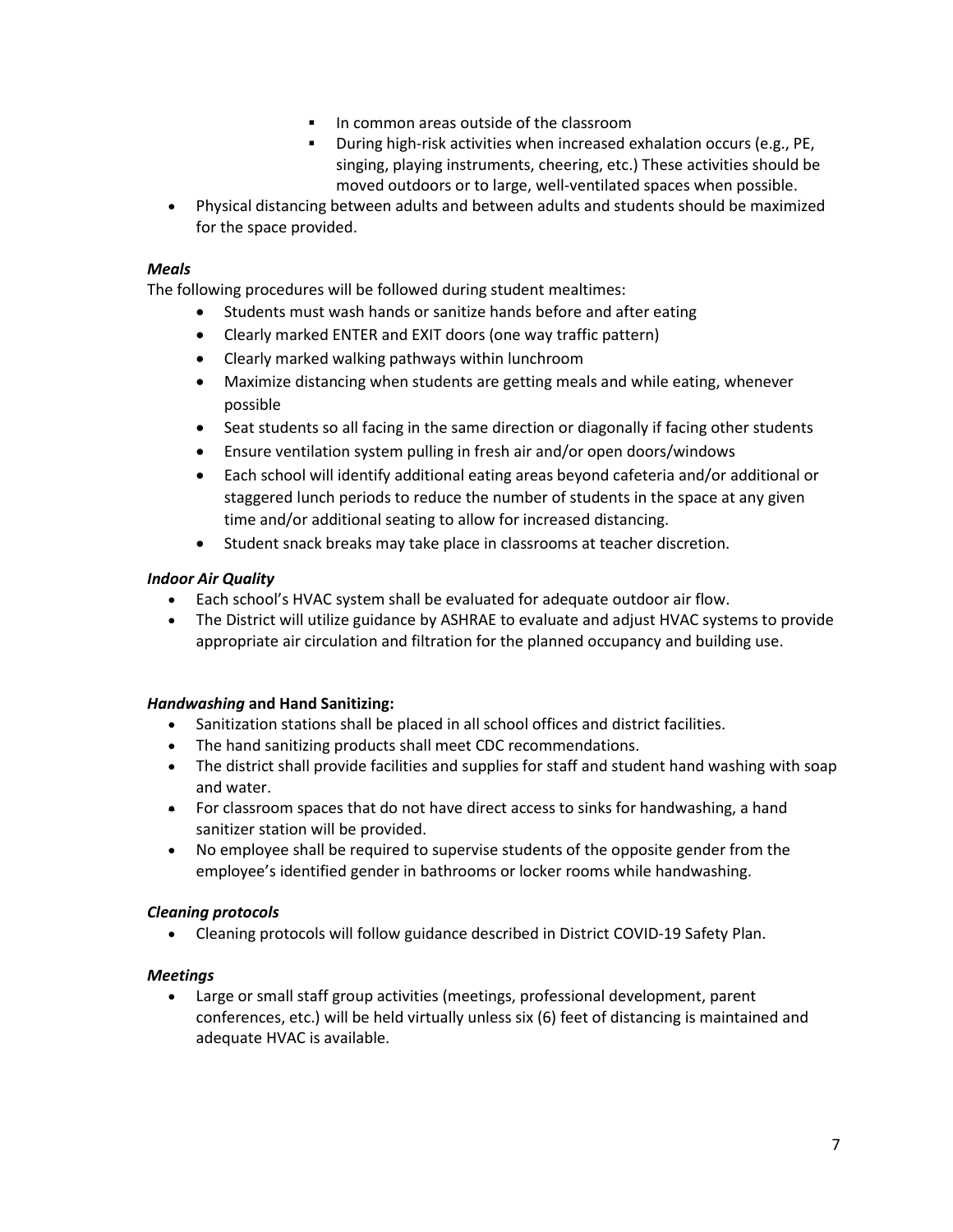The District and Association will meet on April 18 to review current COVID-19 data and discuss the steps necessary to revert on Monday, April 25 to our past practice of having group meetings in person.

#### *Front office area and Visitors*

- Visitors will be allowed on school campus after spring break when they have confirmed their COVID-19 vaccination status or have an approved exemption and have followed any other district volunteer policies.
- Classroom visitors/volunteers will be at the discretion of the employee.
- Parents with students in the Homelink program may come on campus but are required to be fully vaccinated or have an approved exemption and follow all District health and safety requirements.

#### *Supervision for compliance*

- The District shall designate a COVID coordinator for each building to oversee employee health and safety. This coordinator shall actively monitor staff and student compliance with safety protocols.
- Employees shall be notified of the name and contact information of this COVID coordinator. No bargaining unit member shall act as such a supervisor.

#### *Employee rights to a safe work environment*

- In the event an employee does not believe the district is following guidance from the Department of Health, OSHA, and/or Labor and Industries to adequately protect staff or student safety, the employee shall have the right to report their complaint or concern to the site COVID coordinator, School Safety, Security, and Health Specialist, and/or the appropriate governmental agency.
- The employee has the right to union representation if there are disputes over proper resolution of a safety concern and the Association has the right to be involved in the resolution of any such concerns. The employee also has the right to file a complaint with the Labor and Industries and/or OSHA. The District shall not discriminate or retaliate against an employee who files such a complaint.

# **APPENDIX B Elementary Remote Learning Schedule**

#### **Distance Learning Academy Student Day**

Each student will receive at least 240 minutes (4hrs) of Synchronous instruction with their teacher during each school day (Monday-Thursday), and 189 minutes on Fridays. These four hours will be broken into learning blocks throughout the student day. These blocks will vary in length based on the age of the students, instructional targets, support program schedules, etc. Schedules may be adjusted as teachers learn more about delivering effective remote instruction in this model. However, our target of at least four hours of synchronous instruction per day (M-Th) will remain in place regardless of schedule adjustments.

A total school day equals 6 hours and 15 min (375 min). The typical remote learning student day will be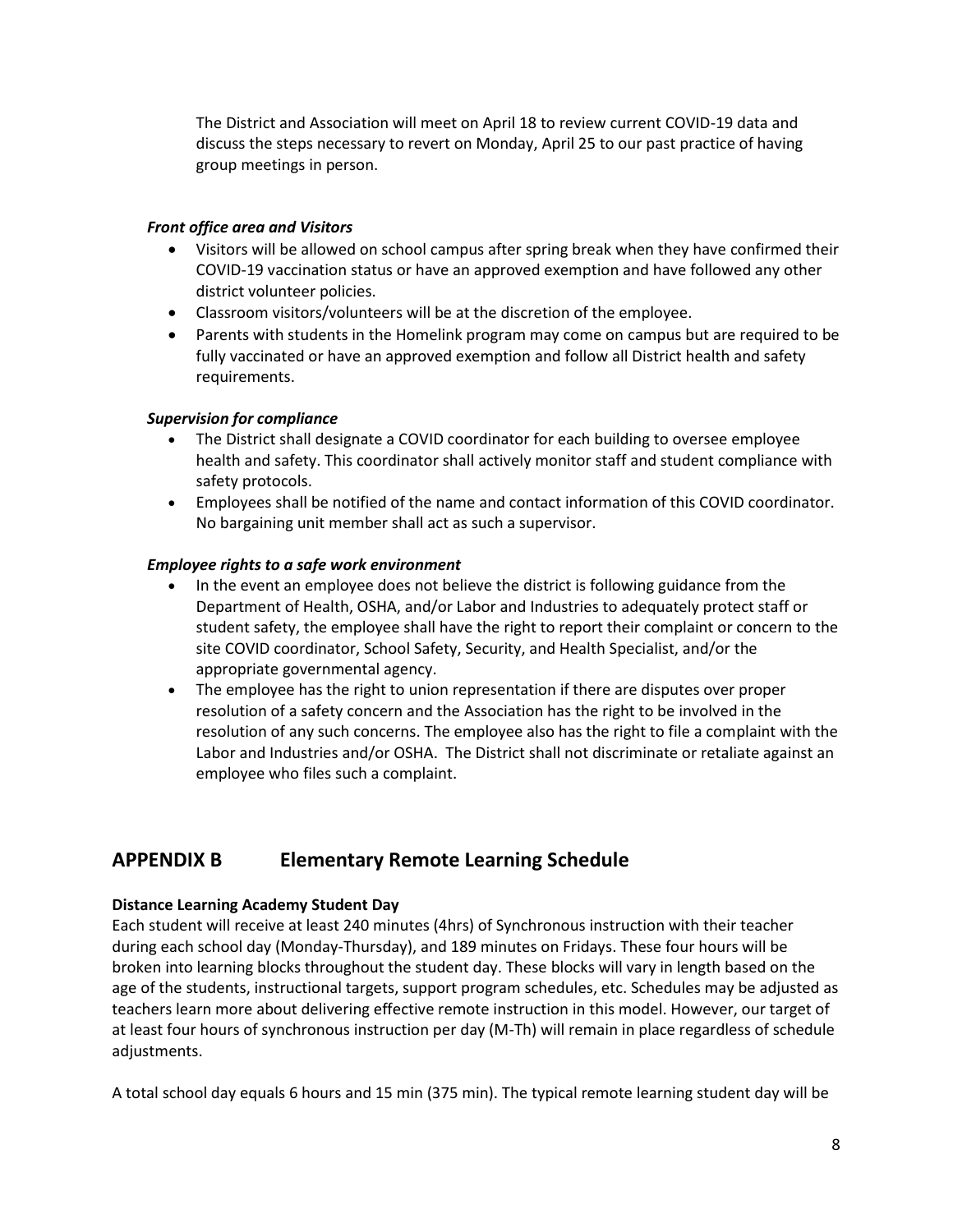broken down into these categories:

| <b>Synchronous</b><br><b>Instructional Time</b> | <b>Lunch Break</b> | Recess/<br><b>Movement</b><br><b>Break</b> | <b>Asynchronous</b><br><b>PE/Music Activity</b> | Independent<br><b>Work Time</b> |
|-------------------------------------------------|--------------------|--------------------------------------------|-------------------------------------------------|---------------------------------|
| 4 hours                                         | $30 \text{ min}$   | 15 min                                     | 35                                              | 55 min                          |

Instruction will be tailored to the age level of the students. The instruction will focus on the Common Core State Standards for each grade level. Synchronous instruction can be delivered in a variety of ways. It does not require that students are viewing the Chromebook screen for the entire four hours each day. However, it does require that the teacher has taught something and provided guidance to students to do an activity, apply new learning, or respond in real time.

**How will Synchronous instruction work for students in the remote program?** Teachers will have the capacity and responsibility to design instruction that will be most effective for their students. The examples below provide some possible models for delivering this instruction; however, classroom teachers will not be limited to only these examples.

#### **Example #1**

#### **Instructional Block (30 - 60 min)**

- Whole group instruction (10 20 min) -- All students present in the Google Meet while the teacher introduces a new concept or models a skill.
- Students are sent off to work independently (or in a small collaborative group) to apply the new skill. (15 - 25 min). The teacher checks in with individuals or small groups during this time to monitor progress and answer questions.
- Whole group reflection (5 15 min) -- All students return to the Google Meet to share what they accomplished and how it demonstrates the learning target for the lesson. The teacher leads a class discussion around the learning target for the day.

#### **Example #2**

## **Instructional Block (30 min)**

- Students enter Google Meet where their teacher greets them and assigns them to a small group with a learning target and task. (5 min)
- Students break into their small groups and the teacher, or other support staff, join the groups to provide support and differentiated instruction specific to the needs of each group. (20 min)
- Small group reflection (5 min). The students discuss what they worked on, what progress they made towards the learning target for today and what goals they have for tomorrow and beyond.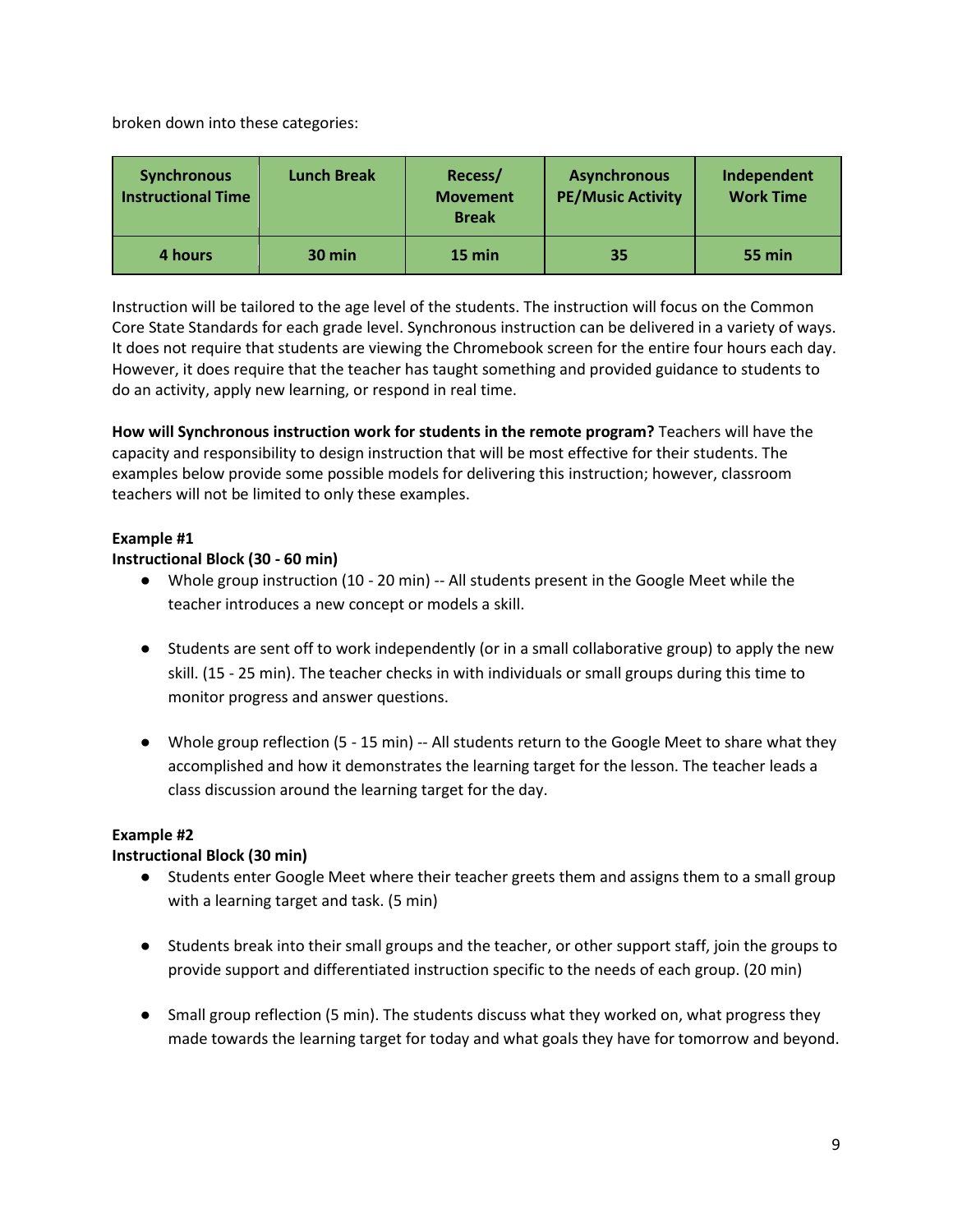# **Sample Student Day Schedule (Monday-Thursday)**

| <b>Time</b>     | <b>Student Activity</b>                                                                                                                                          |  |
|-----------------|------------------------------------------------------------------------------------------------------------------------------------------------------------------|--|
| $9:35 - 10:15$  | <b>Entry Task; Attendance; Morning Meeting</b>                                                                                                                   |  |
| $10:15 - 11:15$ | Instructional Block #1 (may include small group work)                                                                                                            |  |
| $11:15 - 11:30$ | <b>Break/Recess</b>                                                                                                                                              |  |
| $11:30 - 12:30$ | Instructional Block #2 (may include small group work)                                                                                                            |  |
| $12:30 - 1:00$  | Lunch                                                                                                                                                            |  |
| $1:00 - 1:35$   | <b>PE/Music (Asynch)</b>                                                                                                                                         |  |
| $1:35 - 2:30$   | Instructional Block #3 (may include small group work)                                                                                                            |  |
| $2:40 - 3:20$   | Instructional Block #4 (may include small group work)                                                                                                            |  |
| $3:20 - 3:50$   | Independent work time and/or small group work (if needed to reach 4<br>hours of synchronous learning time or student support services – IEP,<br>ELL, LAP, etc.). |  |

# **Sample Student Day Schedule (Friday)**

| <b>Time</b>     | <b>Student Activity</b>                                      |  |
|-----------------|--------------------------------------------------------------|--|
| $9:35 - 10:15$  | <b>Entry Task; Attendance; Morning Meeting</b>               |  |
| $10:15 - 11:15$ | <b>Instructional Block #1 (may include small group work)</b> |  |
| $11:15 - 11:30$ | <b>Break/Recess</b>                                          |  |
| $11:30 - 12:30$ | Instructional Block #2 (may include small group work)        |  |
| $12:30 - 1:00$  | Lunch                                                        |  |
| $1:00 - 1:35$   | <b>PE/Music (Asynch)</b>                                     |  |
| $1:35 - 2:25$   | Instructional Block #3 (may include small group work)        |  |
| $2:25 - 3:50$   | <b>Early release Friday District-wide</b>                    |  |

**Elementary Remote Teacher Day**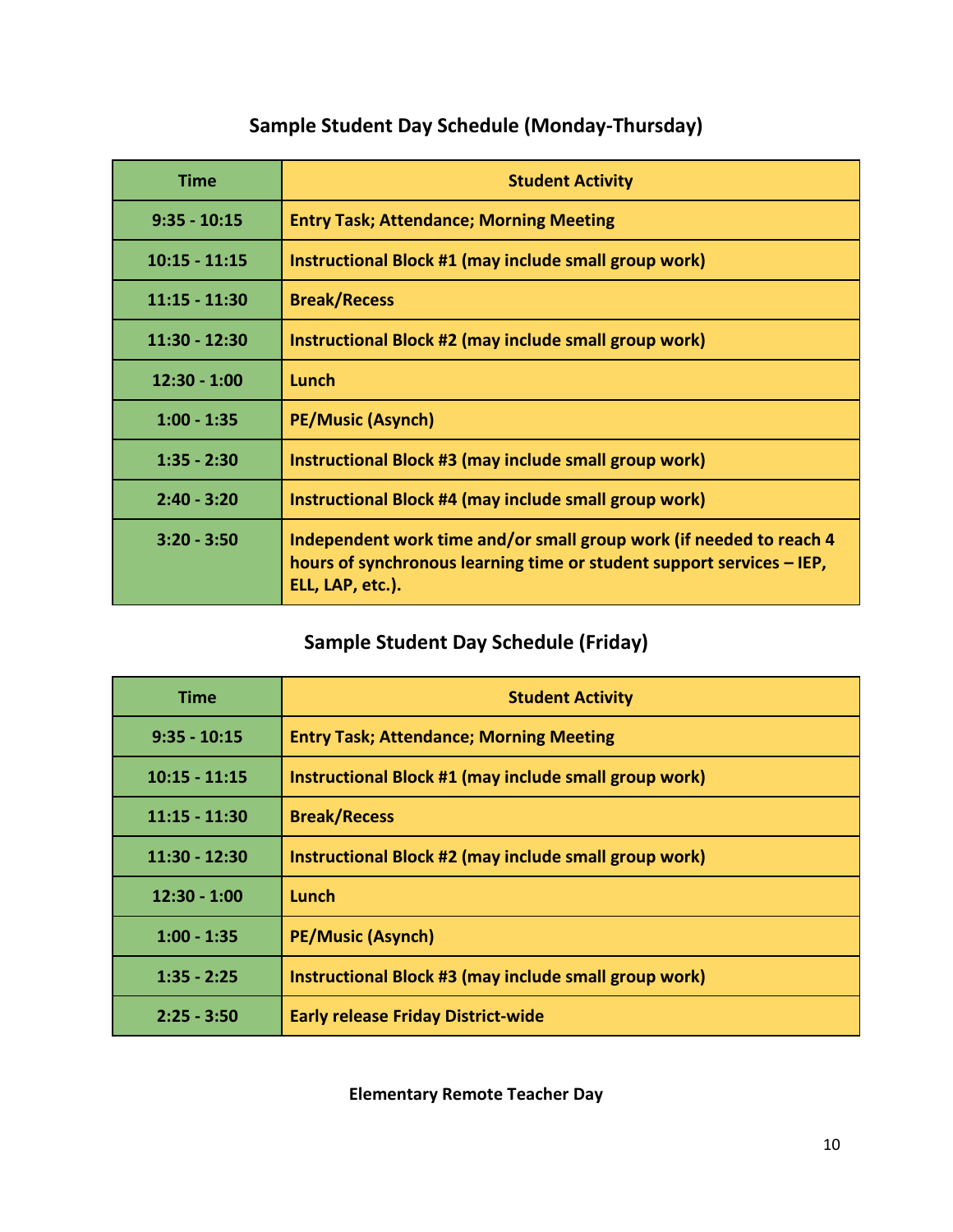#### **Contracted Day --** 8:35 - 4:05

The schedule below lays out the basic requirements of a teacher work day. Teachers will have the flexibility to work with their teammates and principal to design a schedule that works best for their students and the remote school as a whole. Any schedules that are developed would need to coordinate with support staff like resource room teachers and reading specialists so that schedules across the building do not conflict.

| <b>Time</b>              | <b>Description</b>                                                                                                                                                                                                                              | <b>Notes</b>                                                                                                                                                                                                                                                                                                                                                                                                                                       |  |
|--------------------------|-------------------------------------------------------------------------------------------------------------------------------------------------------------------------------------------------------------------------------------------------|----------------------------------------------------------------------------------------------------------------------------------------------------------------------------------------------------------------------------------------------------------------------------------------------------------------------------------------------------------------------------------------------------------------------------------------------------|--|
| $8:35 - 9:35$            | <b>Planning Time - Non student</b>                                                                                                                                                                                                              | Same expectations as the in-person<br>teachers across the district.                                                                                                                                                                                                                                                                                                                                                                                |  |
| Between 9:35 and<br>3:50 | Teachers will have the responsibility<br>to provide at least four hours of<br>synchronous learning opportunities<br>for each student each day (M-Th).<br>This time can be chunked differently<br>based on the age and needs of the<br>students. | See student schedule details above                                                                                                                                                                                                                                                                                                                                                                                                                 |  |
| 30 minute lunch          | Duty free lunch                                                                                                                                                                                                                                 |                                                                                                                                                                                                                                                                                                                                                                                                                                                    |  |
| 35 min plan time         | Teachers will have the same plan time<br>minutes as in-person teachers.                                                                                                                                                                         |                                                                                                                                                                                                                                                                                                                                                                                                                                                    |  |
| <b>55 min</b>            | If all students receive their four hours<br>of instruction at the same time, then<br>there will be 55 minutes "remaining"<br>in the student day.                                                                                                | Teachers can use this time to<br>$\bullet$<br>instruct targeted small groups<br>or individuals, communicate<br>with families, collaborate with<br>colleagues, prepare lessons, or<br>other meaningful work, at their<br>discretion.<br>If students have not all<br>$\bullet$<br>received their four hours of<br>instruction, then the teacher<br>must use a portion of this time<br>to teach the students who still<br>need instructional minutes. |  |
| 15 min                   | Time after the student day.                                                                                                                                                                                                                     | Teacher time -- non student                                                                                                                                                                                                                                                                                                                                                                                                                        |  |

#### **Work Day - Monday through Thursday:**

**Work Day - Friday:**

| $9:35 - 2:25$ | <b>Student day</b> |
|---------------|--------------------|
|---------------|--------------------|